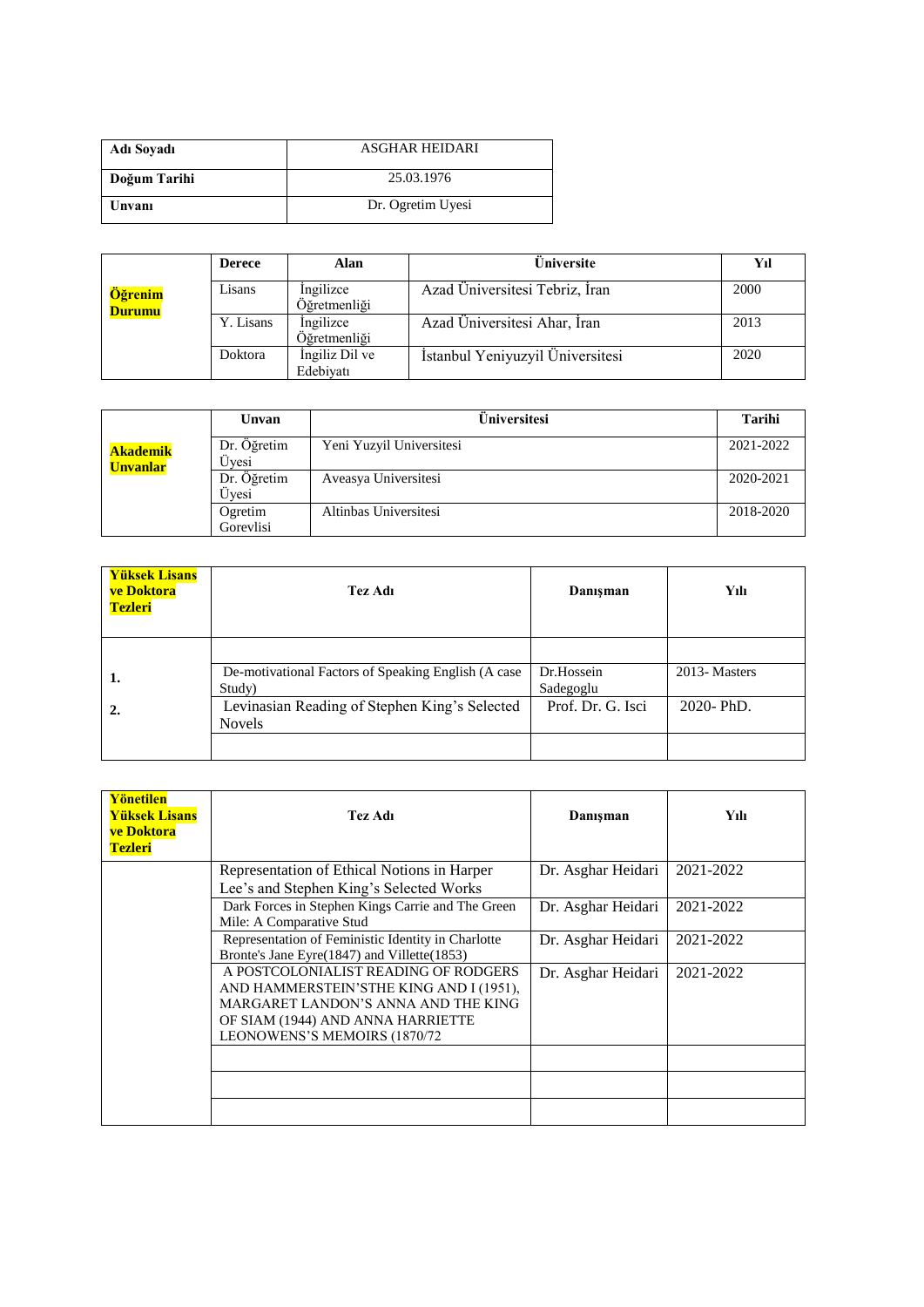| <b>Uluslararası</b><br>hakemli<br>dergilerde<br>yayınlanan<br>makaleler                                                          | Demotivational<br>factors of Speaking<br>English                                                                  | <b>IJLLALW</b> | Paris, Fransa | Temmuz,<br>2015 | 8  | Asghar<br>Heidari                                   |
|----------------------------------------------------------------------------------------------------------------------------------|-------------------------------------------------------------------------------------------------------------------|----------------|---------------|-----------------|----|-----------------------------------------------------|
| <b>Uluslararası</b><br>diğer hakemli<br>dergilerde<br>yayınlanan<br>makaleler                                                    | A comparative Study<br>of the Effects of<br>Songs and Pictures<br>on L <sub>2</sub> Vocabulary<br>Acquisition     | <b>JALLR</b>   | <b>ABD</b>    | Temmuz,<br>2015 | 10 | 1.Asghar<br>Heidari<br>2.Doktor.<br>Mehdi<br>Araghi |
| <b>Uluslararası</b><br>bilimsel<br>toplantılarda<br>sunulan ve<br>bildiri<br>kitabında<br>(Proceedings)<br>basılan<br>bildiriler | The Effect of<br>Advertisement on<br><b>Improving Turkish</b><br>Young EFL Learners'<br>L2 Vocabulary<br>Learning | <b>JALLLR</b>  | <b>ABD</b>    | Temmuz,<br>2015 | 8  | 1.Asghar<br>Heidari<br>2.Jaafar<br>Pashayi          |

## **Yazılan Ulusal Kitaplar**

Yazar, Eş Yazar, Kitap Başlığı, Yayın Evi, Yayın Tarihi

- Dr. Asghar Heidari
- STEPHEN KING'S WORKS IN THE LIGHT OF EMANUEL LEVINAS' PHILOSOPHY
- AKADEMISYEN KITABEVI
- Yayım Tarihi 2021
- $\bullet$

|                   | Ödül / Program Adı                                                                                                       | Tarihi      |
|-------------------|--------------------------------------------------------------------------------------------------------------------------|-------------|
| <b>Burslar</b> ve | De-motivational Factors of Speaking English (Presented at an International<br>Conference)                                | Mayıs. 2015 |
| Ödüller           | The Outstanding Role of using Drama to Teach English to EFL Child Learners<br>(Presented at an International Conference) | Mayıs, 2015 |

| <b>Akademik</b><br>Yıl | <b>Dönem</b> | Dersin Adı                             | Yüksek Lisans / Doktora<br><b>Dersi</b> |
|------------------------|--------------|----------------------------------------|-----------------------------------------|
|                        |              |                                        |                                         |
|                        |              | Hukuk Ögrencilerine İngilizce          | Modern English Department               |
|                        | Güz          | Farsça                                 | Modern English Department               |
|                        |              | Mühendislik Ögrencilerine İngilizce    | Modern English Department               |
| 2018-2019              |              | Hukuk Ögrencilerine İngilizce          | Modern English Department               |
|                        |              | Farsça                                 | Modern English Department               |
|                        | <b>Bahar</b> | Mühendislik Ögrencilerine İngilizce    | Modern English Department               |
|                        |              |                                        |                                         |
|                        |              | Temel İngilizce Akademik Hedefler İçin | Prep-School                             |
|                        | Güz          |                                        |                                         |
|                        |              |                                        |                                         |